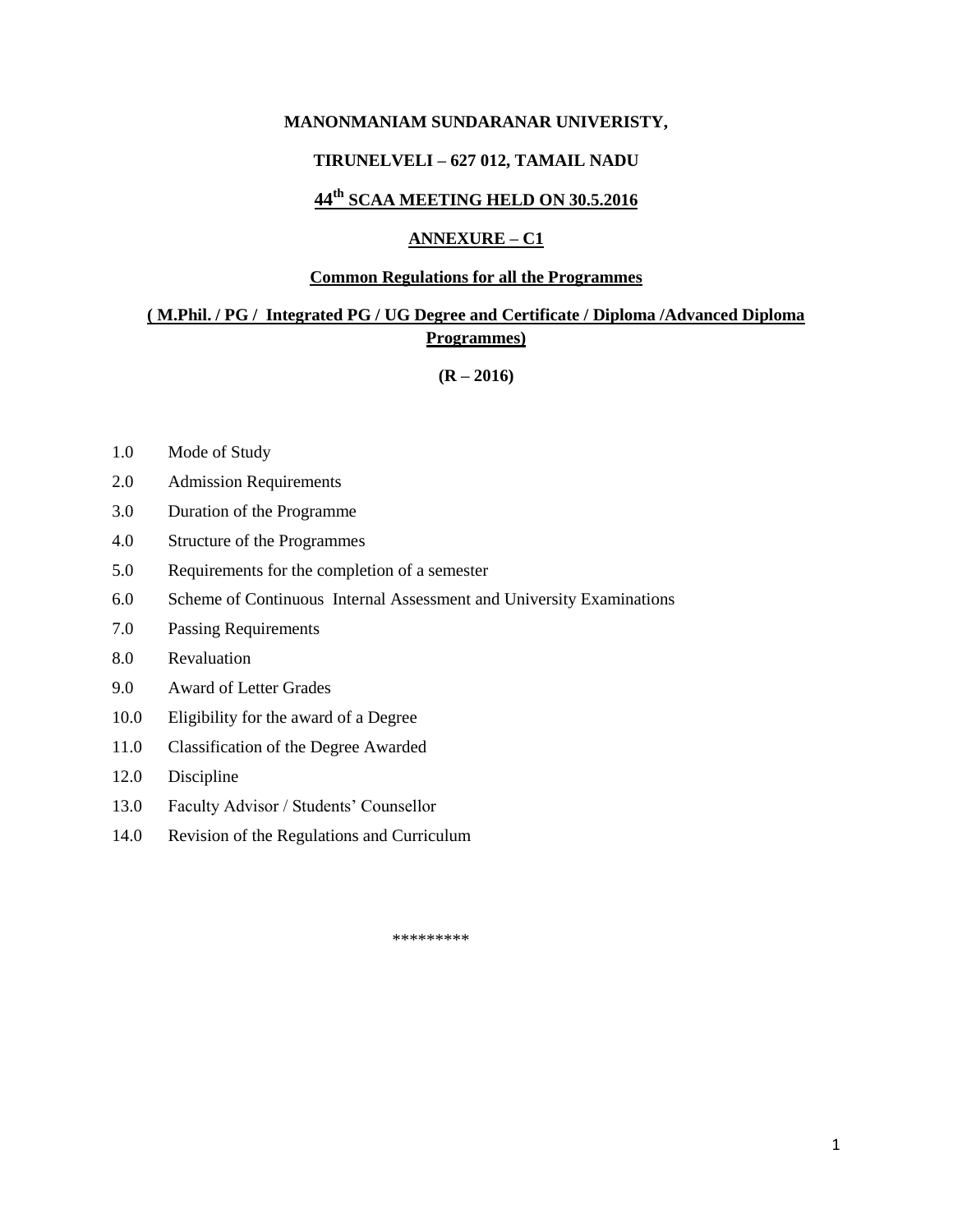# **Manonmaniam Sundaranar University, Tirunelveli – 627 012, Tamil Nadu**

# **44th SCAA Meeting on 30.5.2016**

# **ANNEXURE – C1**

# **Common Regulations (R – 2016)**

# **For all the programmes ( M.Phil. / PG Integrated PG / UG Degree and Certificate / Diploma /Advanced Diploma Programmes)**

# **4.0 STRUCTURE OF THE PROGRAMME :**

4.1 Each programme has different types of courses viz., theory courses such as Core / Allied / Elective / Skill Based / Social Value Education / Research Methodology etc. Others include Practicals / Laboratory Courses / Theory Courses with Laboratory Component / Project Work (Mini or Major ) / Field work / Personality and Character Development Courses (NCC /NSS / NSO / YRC). The Course structure with the number of Courses per Semester / Credit Assignment and Contact Hours per Week for each course in each category of UG / PG / Integrated PG/ M.Phil Degree programmes are presented in different Tables separataely.\*

#### (a) For all UG Degree programmes of the Affiliated Colleges:

- 4.2 Common course structure for different category of UG degree programmes are given separately in different tables as given below:
	- (i) Table : CS-01 : For all B.A. Degree programmes
	- (ii) Table : CS-02 : B.B.A., B.Com. and similar Degree programmes
	- (iii) Table : CS-03 : For all B.Sc. Degree programmes
	- (iv) Table : CS-04 : B.Sc, (Maths ) Degree programme
	- (v) Table : CS-05 : B.C.A., B.Sc. (Comp. Sci.) and similar Degree programmes
- 4.3 The following are the compulsory/Common/Optional papers in Part –IV/V for all UG courses:

| Sl.No.         | Semester    | Part- | <b>Subject Status</b> | Title of the Subject                           |
|----------------|-------------|-------|-----------------------|------------------------------------------------|
|                |             | IV/V  |                       |                                                |
|                |             | IV    | Compulsory            | <b>Environmental Studies</b>                   |
| $\overline{2}$ | $_{\rm II}$ | IV    | Common                | 1. Value Based Education (OR)                  |
|                |             |       |                       | 2. சமூக ஒழுக்கங்களும் பண்பாட்டு விழுமியங்களும் |
|                |             |       |                       | (OR)                                           |
|                |             |       |                       | 3. Social Harmony                              |
| 3              | IV          | IV    | Common                | NCC/NSS/YWF/YRC                                |
| 4              | V           | V     | Common (Skill         | 1. Personality Development (OR)                |
|                |             |       | Based)                | 2. Effective Communication (OR)                |
|                |             |       |                       | 3. Youth Leadership                            |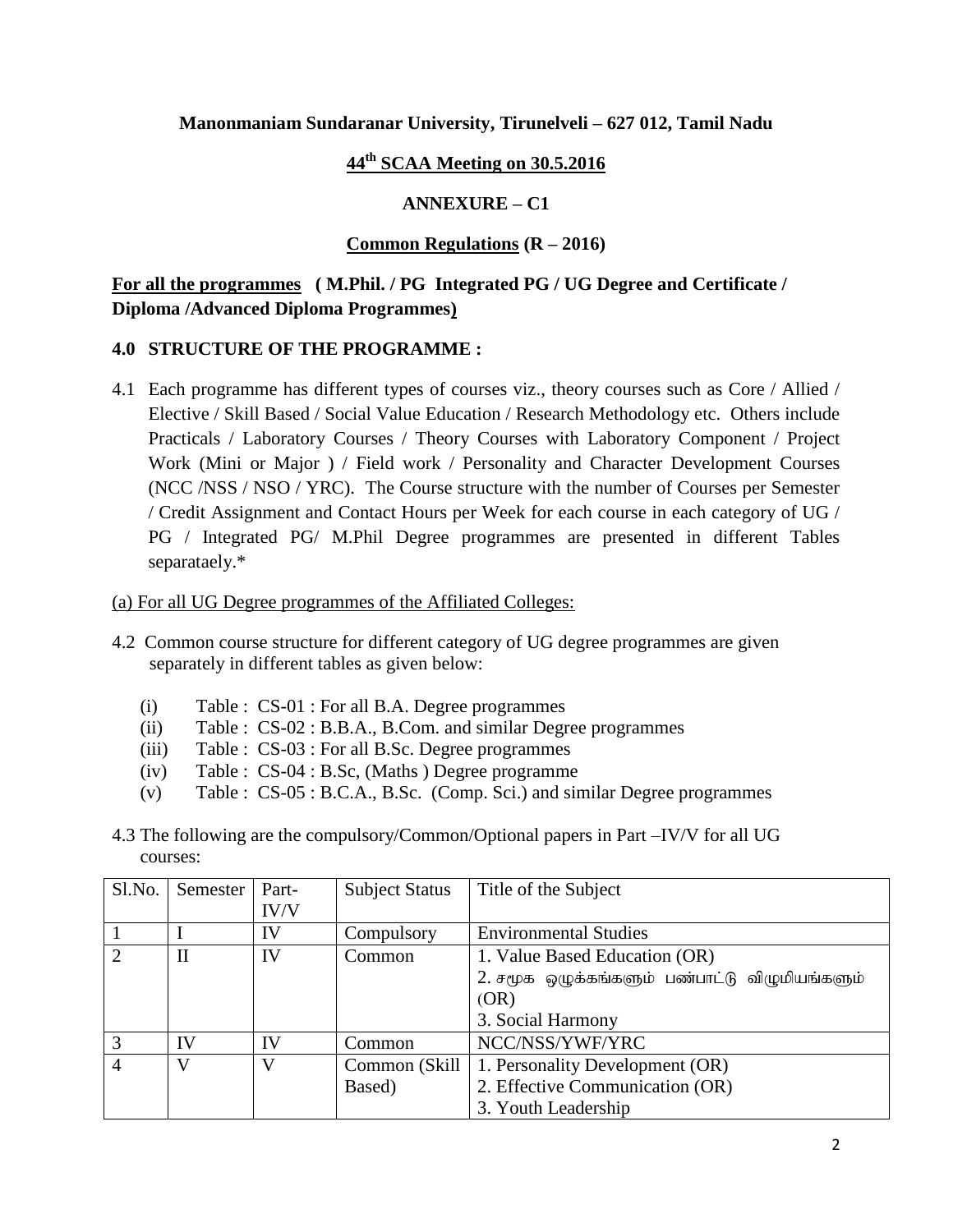- 4.4 **Allied subjects** will be either from the same department or from the other Departments.
- 4.5 **Skill based courses** may be either from the major Department or from the Allied related department.
- 4.6 In the case of the subject of Environmental Studies, out of the two hours, one hour may be allotted for teaching and one hour may be allotted for the Field work such as with Environmental affected areas.
- 4.7 In case of **Value based Education**, out of the two hours, one hour may be allotted for the Field work such as the activities for Adult/Women literacy etc.
- 4.8. **In Part V**, Extension activities such as NCC, NSS, Red Cross, Youth Welfare will be taken into account for one credit. This shall not be included for the percentage of marks. The name of the activity should be mentioned in the Mark Sheet at the end of IV semester. Attendance is compulsory for each activity and separate certificate will be issued from the University.
- 4.9 There is **no Project work** course for the UG programme.

# (b) For all PG Degree programmes of he University Extension Centre / Affiliated Colleges:

- 4.10 The common course structure for different category of UG degree programmes are given separately in different tables as given below:
	- (i) Table : CS-06 : M.A. and M.B.A. Degree programmes
	- (ii) Table : CS-07 : M.Sc. ( Maths ) and M.Com. Degree programmes
	- (iii) Table : CS-08 : M.Sc. ( Chemistry ) Degree programmes
	- (iv) Table : CS-09 : M.Sc. ( Other Sciences ) Degree programmes

# (c) For all Integrated PG Degree programmes of the Extension Centre / Affiliated Colleges

- 4.11 Course structure for the first three years of an Integrated PG Degree Programme in a subject is similar to that of a UG Degree programme in the same subject as in the Affiliated Colleges.
- 4.12 In integrated PG courses, the students shall study the curriculum of the relevant undergraduate course prescribed in Affiliated Colleges.
- 4.13 At the end of three years in Integrated PG Courses, the students shall be considered for ranking along with UG students of Affiliated Colleges for their UG degrees.
- 4.14 The compulsory / optional papers in Part IV are as in section 4.3 for the first three years of the Integrated PG degree programmes: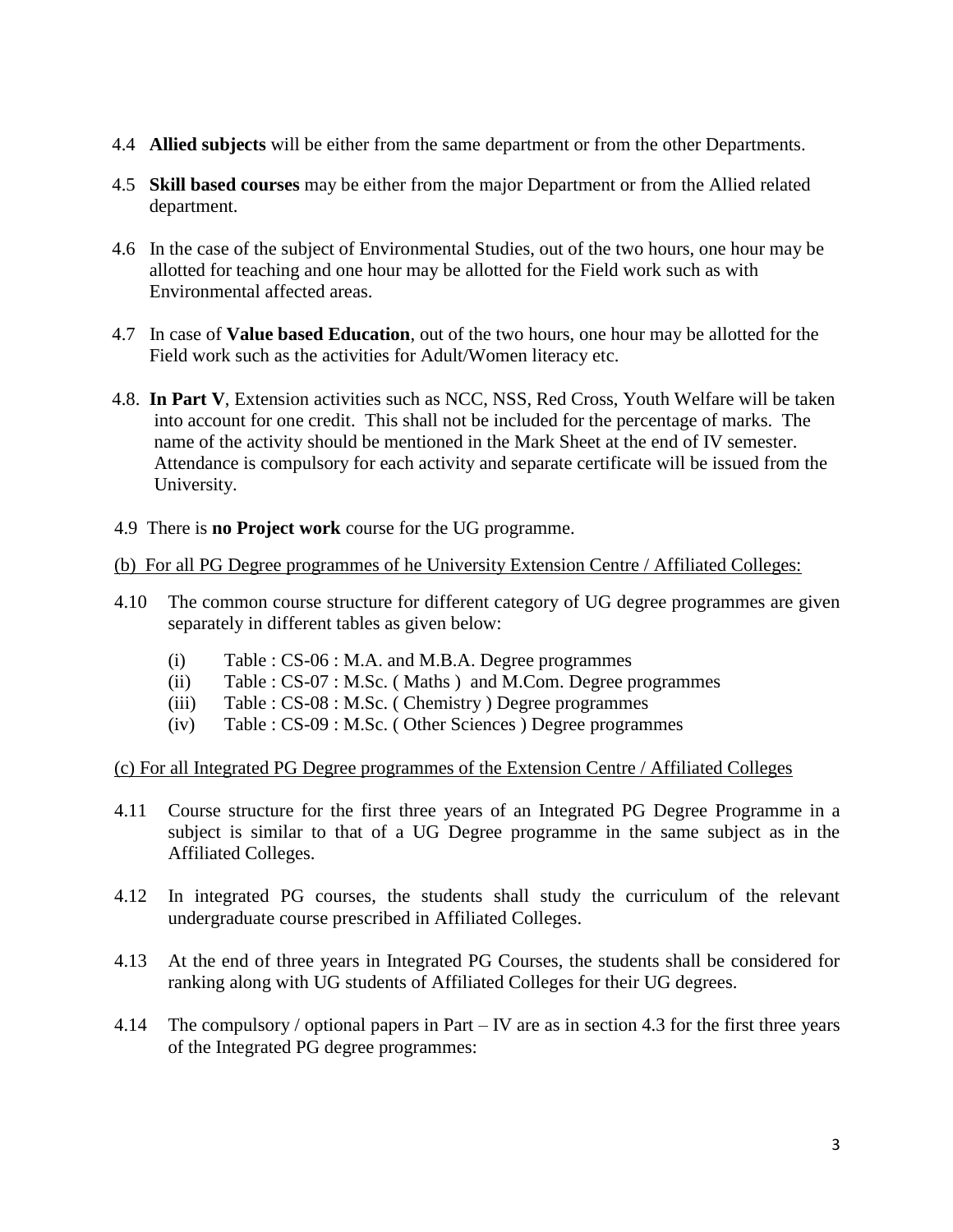4.15 Course structure for the fourth and fifth years of an Integrated PG Degree Programme in a subject is similar to those of the first and second years of a PG Degree programme in the same subject as in the Affiliated Colleges.

### (d) For all Integrated PG Degree programmes of the University Departments

- 4.16 Course structure for the first three years of an Integrated PG Degree Programme in a subject is similar to that of a UG Degree programme in the same subject as in the Affiliated Colleges.
- 4.17 The compulsory / optional papers in Part IV are as in section 4.3 for the first three years of the Integrated PG degree programmes.
- 4.18 There is a Mini project in the sixth semester of the third year for all the students of the Integrated PG courses in the University Departments.
- 4.19 At the end of three years in Integrated PG Coures, the students shall be considered for a separate ranking for their UG degrees.
- 4.20 Course structure for the fourth and fifth years of an Integrated PG Degree Programme in a subject is similar to those of the first and second years of a PG Degree programme in the same subject as in the University Departments.

# (e) For all the M.Phil Degree programmes of the University Departments / Extension Centre / Affiliated Colleges:

| S.             | Semester     | Subject                     | Credits | Hours | <b>Marks</b> |         |
|----------------|--------------|-----------------------------|---------|-------|--------------|---------|
| No.            |              |                             |         | /week | Maximum      | Passing |
|                |              |                             |         |       |              | Minimum |
|                |              | $Core - I$ (Theory          | -8      | 8     | 100          | 50      |
|                |              | <b>Research Methodology</b> |         |       |              |         |
| $\overline{2}$ |              | $Core - I$ (Theory ):       | -8      | 8     | 100          | 50      |
|                |              | <b>Advanced Physics</b>     |         |       |              |         |
| 3              |              | Elective $- I$ (Theory ):   | -8      | 8     | 100          | 50      |
|                |              | Project Oriented            |         |       |              |         |
| $\overline{4}$ | $\mathbf{I}$ | Project and Viva-voce       | 16      |       | 100          | 50      |
|                |              | <b>Total</b>                | 40      |       | 400          |         |

| Table : CS-10 : Common course structure for all the M.Phil Degree programmes |  |  |
|------------------------------------------------------------------------------|--|--|
|                                                                              |  |  |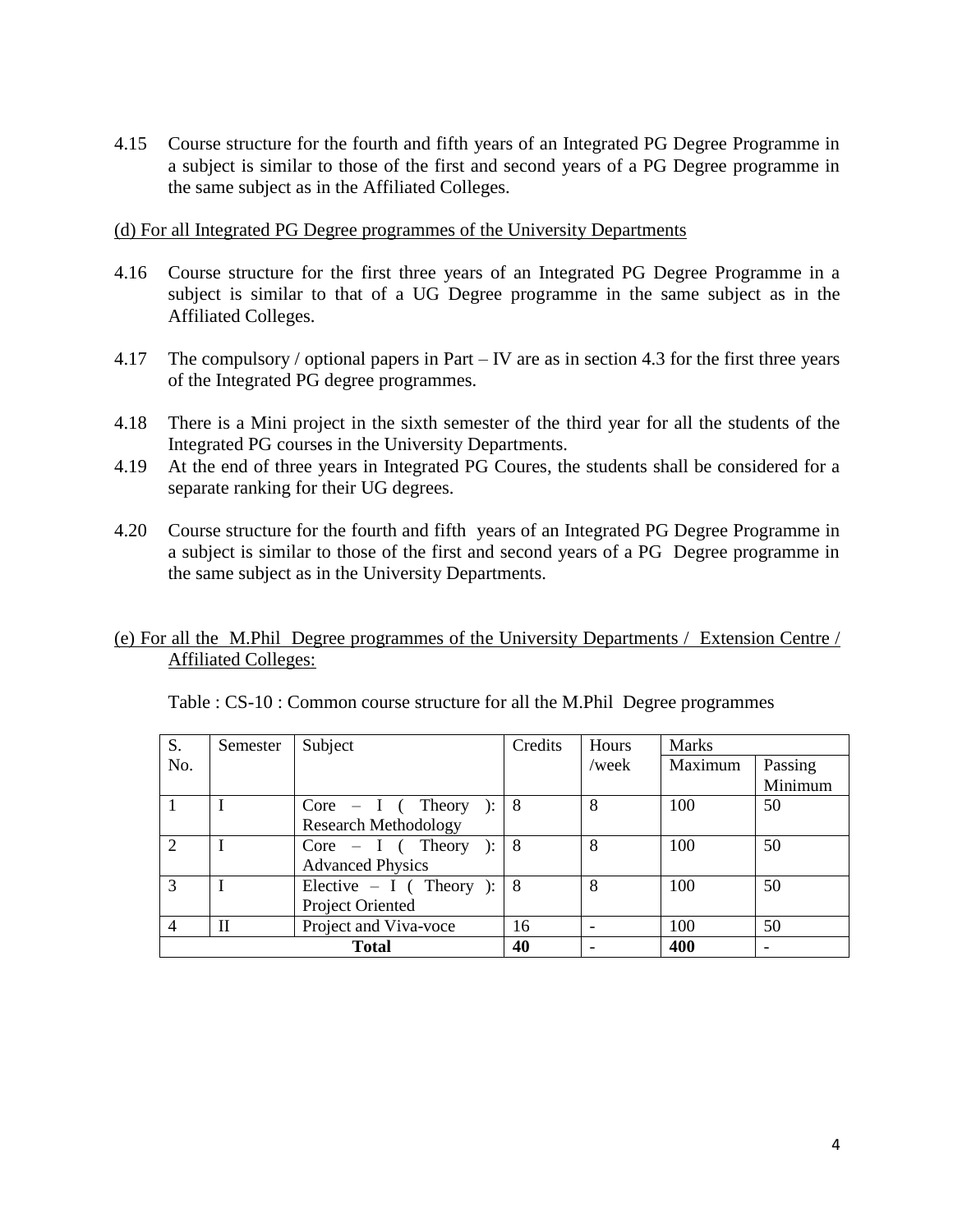(f) For all the Certificate / Diploma / Advanced Diploma programmes of the University Departments / Extension Centre / Affiliated Colleges:

| S.No         | Sub.           | <b>Subject Status</b> | Subject | Credits | Total | <b>Marks</b> |      |      |         |      |
|--------------|----------------|-----------------------|---------|---------|-------|--------------|------|------|---------|------|
|              | $/$ Ppr.       |                       | Title   |         | Hours | Maximum      |      |      | Passing |      |
|              | No.            |                       |         |         |       |              |      |      | minimum |      |
|              |                |                       |         |         |       | Int.         | Ext. | Tot. | Ext.    | Tot. |
| $\mathbf{1}$ | 1              | Theory - I            |         | 6       | 90    | 25           | 75   | 100  | 30      | 40   |
|              |                |                       |         |         |       |              |      |      |         |      |
| 2            | $\overline{2}$ | Theory - II           |         | 6       | 90    | 25           | 75   | 100  | 30      | 40   |
|              |                |                       |         |         |       |              |      |      |         |      |
| 3            | 3              | Practicals /          |         | 8       | 90    | 25           | 75   | 100  | 30      | 40   |
|              |                | Mini Project /        |         |         |       |              |      |      |         |      |
|              |                | Field work            |         |         |       |              |      |      |         |      |

Table : CS-11 : Common course structure for all Certificate / Diploma / Advanced Diploma programmes

- 4.21 The electives from the curriculum are to be chosen with the approval of the Head of the Department concerned.
- 4.22 The Curriculum and Syllabi of all the Programmes shall be approved by the SCAA ( Standing Committee on Academic Affairs ) of the Manonmaniam Sundaranar University
- 4.23 The medium of instruction is English or in special cases, shall depend on the Programme [e.g. B.A. ( Tamil ) ] and it is the same for all the courses, examinations, seminar presentations / project thesis / dissertation / report of that specific programme.`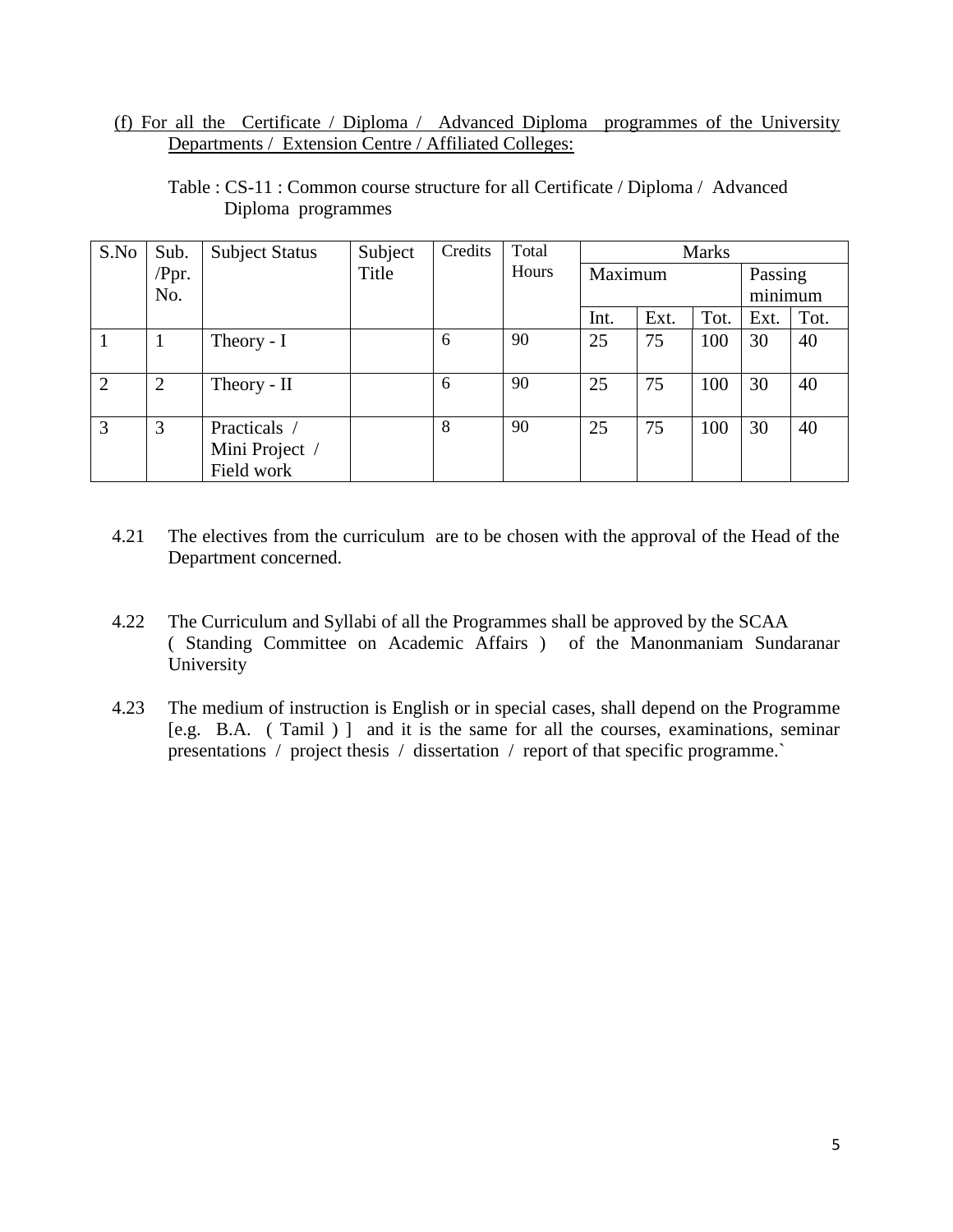# **6.0 SCHEME OF CONTINUOUS INTERNAL ASSESSMENT (CIA) AND UNIVERSITY EXAMINATIONS:**

- 6.1 Performance in each course of study shall be evaluated based on the basis of (i) Continuous Internal Assessment throughout the semester and the (ii) University Examinations at the end of each semester of the programme.
- 6.2 The University examinations shall be conducted in the month of November during odd semester and in the month of April during even semester.
- 6.3 A candidate who has already appeared for an examination in a subject of a semester and also passed in the same is not entitled to reappear in the same subject for improvement of marks/grades.
- 6.4 Each course, i.e. Theory or Laboratory / Practicals or Mini or Major Project work/Dissertation or Field work shall be evaluated for a maximum of 100 marks.
- 6.5 For each course, Theory or Laboratory/ Practicals or Mini or Major Project work / Dissertation or Field work, the Continuous Internal Assessment component will carry a maximum of 25 marks and the End –Semester University examination will carry a maximum of 75 marks. Thus, there is a total of 100 marks for each course/subject.
- 6.6 The marks secured in CIA (in total only) may be rounded off to the nearest integer.
- 6.7 Malpractice in any form in the examination is liable to stringent punishment.

# **6.8 For Theory Courses:**

- (a) For **all** programmes (Certificate / Diploma /Advanced Diploma / UG / PG / Integrated PG/M.Phil. Degree) of the University Departments / Extension Centre / Affiliated colleges:
- 6.8.1 The CIA component for a theory course may include tests / seminar / assignment parts.
- 6.8.2 There is no passing minimum for the CIA components and for the CIA in total.
- 6.8.3 There shall be no provision for improvement of CIA components.
- 6.8.4 There shall be three compulsory periodical tests in a semester.
- 6.8.5 Each test is conducted for about one and half unit of the syllabus in each course.
- 6.8.6 The duration of each test is one hour
- 6.8.7 There shall be two tests in a working day-one in the forenoon and the other in the afternoon.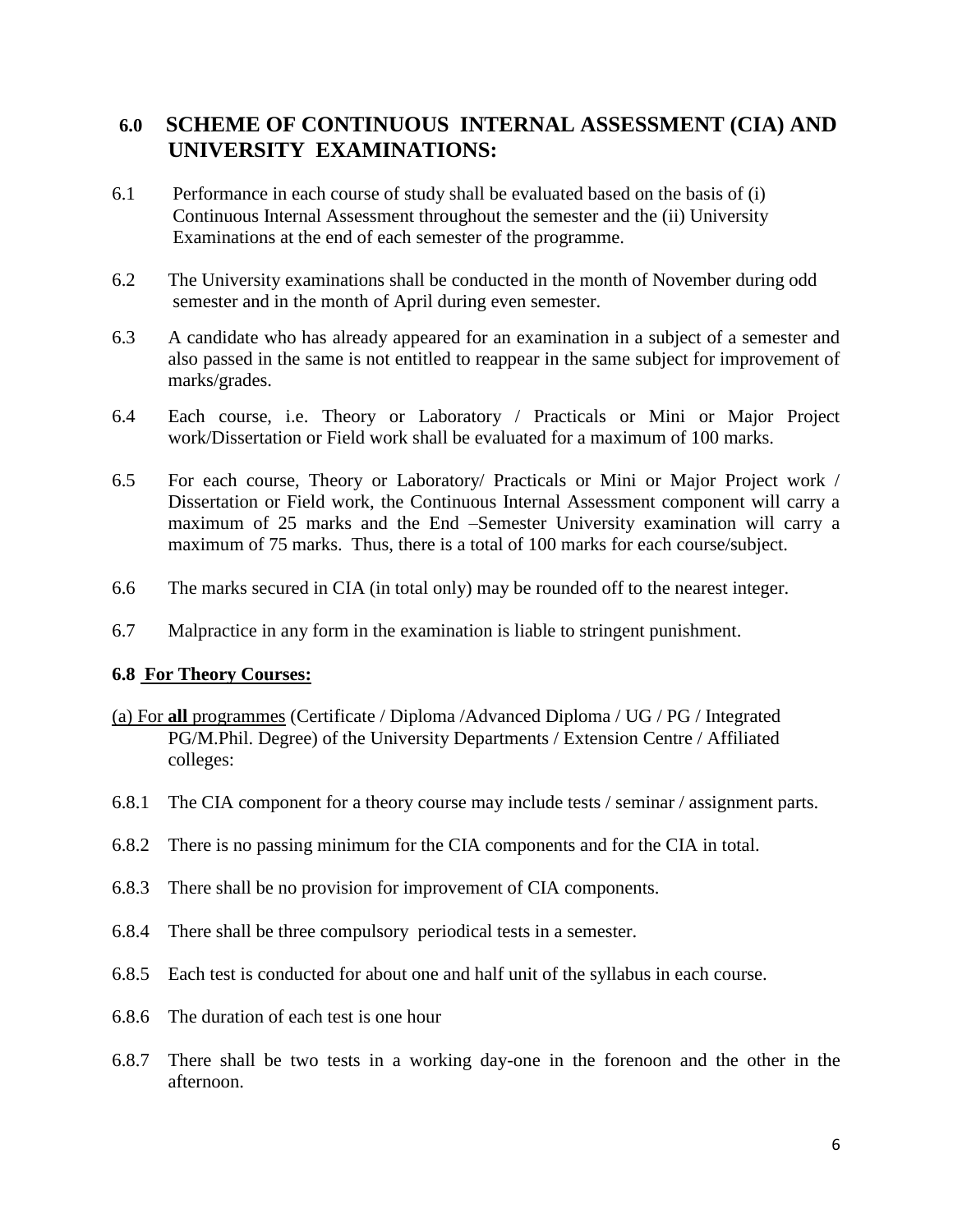6.8.8 Each test carries a maximum of 25 marks and shall be converted as required.

| Section | Type of Questions                | Max. Marks    |
|---------|----------------------------------|---------------|
| Part A  | Objective Type -5 Qns.           | $5 X 1 = 5$   |
| Part B  | 2 out of                         | $2 X 5 = 10$  |
|         | 3 problems /Qns.                 |               |
| Part C  | 1 out of                         | $1 X 10 = 10$ |
|         | 2 Descriptive or Analytical Qns. |               |
|         |                                  |               |

6.8.9 The question paper pattern for each test of each of the theory papers is given below:

- 6.8.10 The duration of the University examination for each theory course is 3 hours.
- 6.8.11 The question paper pattern for the end-semester examination of each theory paper is given below:

| Section | Type of Questions                      | Max. Marks             |
|---------|----------------------------------------|------------------------|
| Part A  | Objective Type -10 Qns.                | $10 \text{ X } 1 = 10$ |
|         | (2 from each units)                    |                        |
| Part B  | Unit-wise choice $-$ Either (a) or (b) | $5 X 5 = 25$           |
|         | type $-5$ Qns. problems                |                        |
| Part C  | Unit-wise choice-Either (a) or (b)     | $5 X 8 = 40$           |
|         | type $-5$ Descriptive or analytical    |                        |
|         | Qns.                                   |                        |
|         | <b>Total Marks</b>                     |                        |

- 6.8.12 There will be a special supplementary examination for those candidates who have failed in only one subject in the entire course.
- (b) For the Certificate / Diploma / Advanced Diploma / **UG** / First three years of the Integrated PG Degree programmes of the University Departments / Extension Centre / Affiliated Colleges:
- 6.8.13 The split-up of the Continuous Internal Assessment ( CIA ) marks for all the Theory Courses is as below:

| Components                                                                               | Maximum<br><b>Marks</b> |
|------------------------------------------------------------------------------------------|-------------------------|
| $Tests -$<br>The average of the best two tests $\vert$ 20<br>from three compulsory tests |                         |
| Assignment                                                                               |                         |
| Total                                                                                    | つく                      |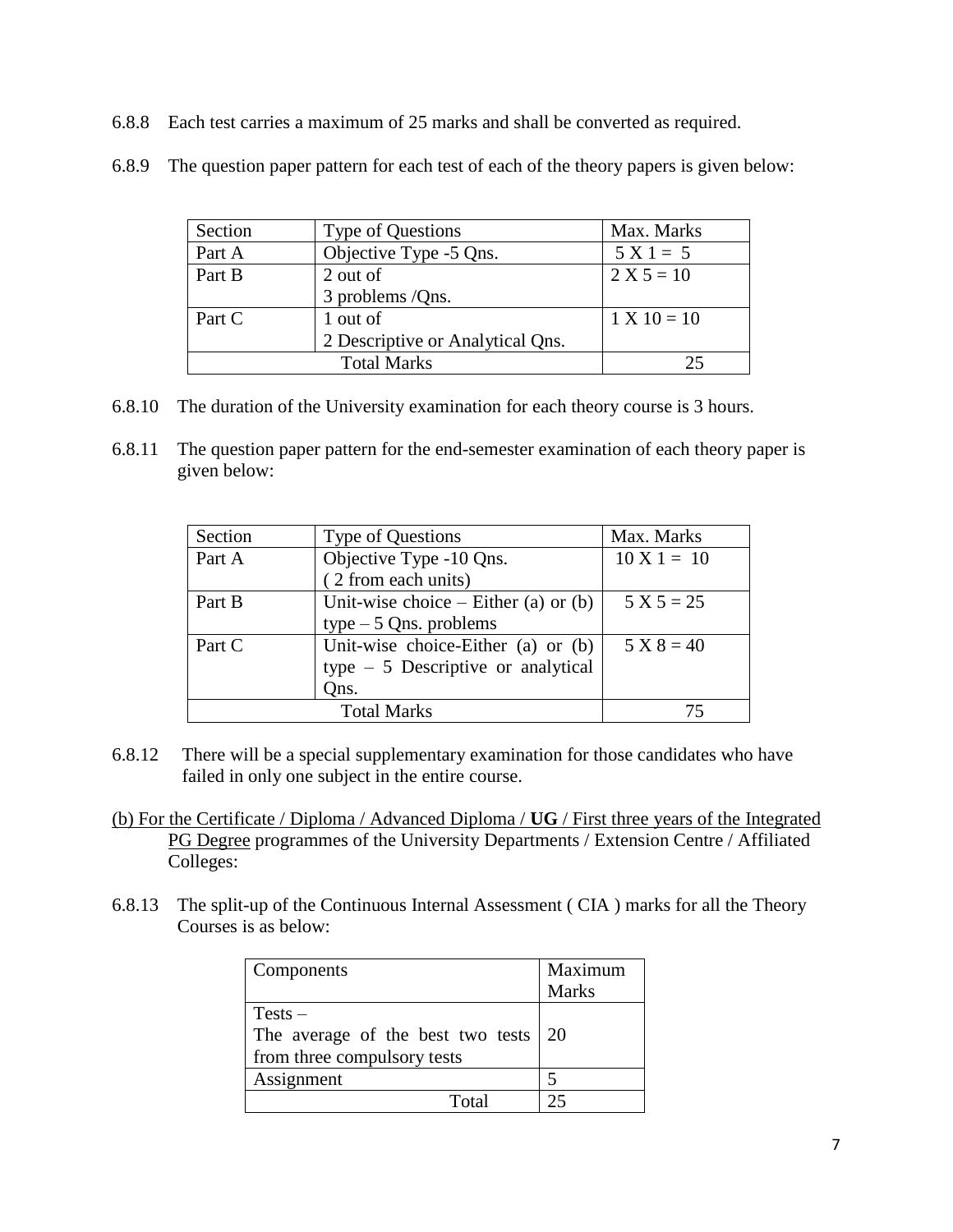- 6.8.14 There is a passing minimum of 40 % in the University examinations in each theory course for UG Courses in the Affiliated colleges.
- 6.8.15 There is a passing minimum of 40 % in the overall component, i.e. out of the total marks in the CIA component and the University examination for each theory course for UG Courses in the Affiliated colleges.
- 6.8.16 There is a passing minimum of 50 % in the University examinations in each theory course for the first three years of the Integrated PG courses in the University Departments.
- 6.8.17 There is a passing minimum of 50 % in the overall component, i.e. out of the total marks in the CIA component and the University examination for each theory course for the first three years of the Integrated PG courses in the University Departments.
- (c) For the M.Phil. / **PG** / Fourth and fifth years of the Integrated PG Degree programmes of the University Departments / Extension Centre / Affiliated Colleges:
- 6.8.18 The split-up of the continuous Internal Assessment (CIA) marks for all the Theory Courses in all the is as below:

| <b>CIA</b> Components                                                         | Maximum<br><b>Marks</b> |
|-------------------------------------------------------------------------------|-------------------------|
| $Tests -$<br>The average of the best two tests<br>from three compulsory tests | 15                      |
| Seminar                                                                       |                         |
| Assignment                                                                    |                         |
| Total                                                                         |                         |

- 6.8.19 There is a passing minimum of 50% in the University examinations in each theory course.
- 6.8.20 There is a passing minimum of 50% in the overall component, i.e. out of the total marks in the CIA component and the University examination for each theory course.

#### 6.9 **For Laboratory / Practicals Courses:**

- (a) For all programmes (Certificate / Diploma / Advanced Diploma / UG / PG / Integrated PG / M. Phil. Degree ) of the University Departments / Extension Centre / Affiliated Colleges:
- 6.9.1 There is no passing minimum for the Continuous Internal Assessment ( CIA ) Components and for the CIA in total.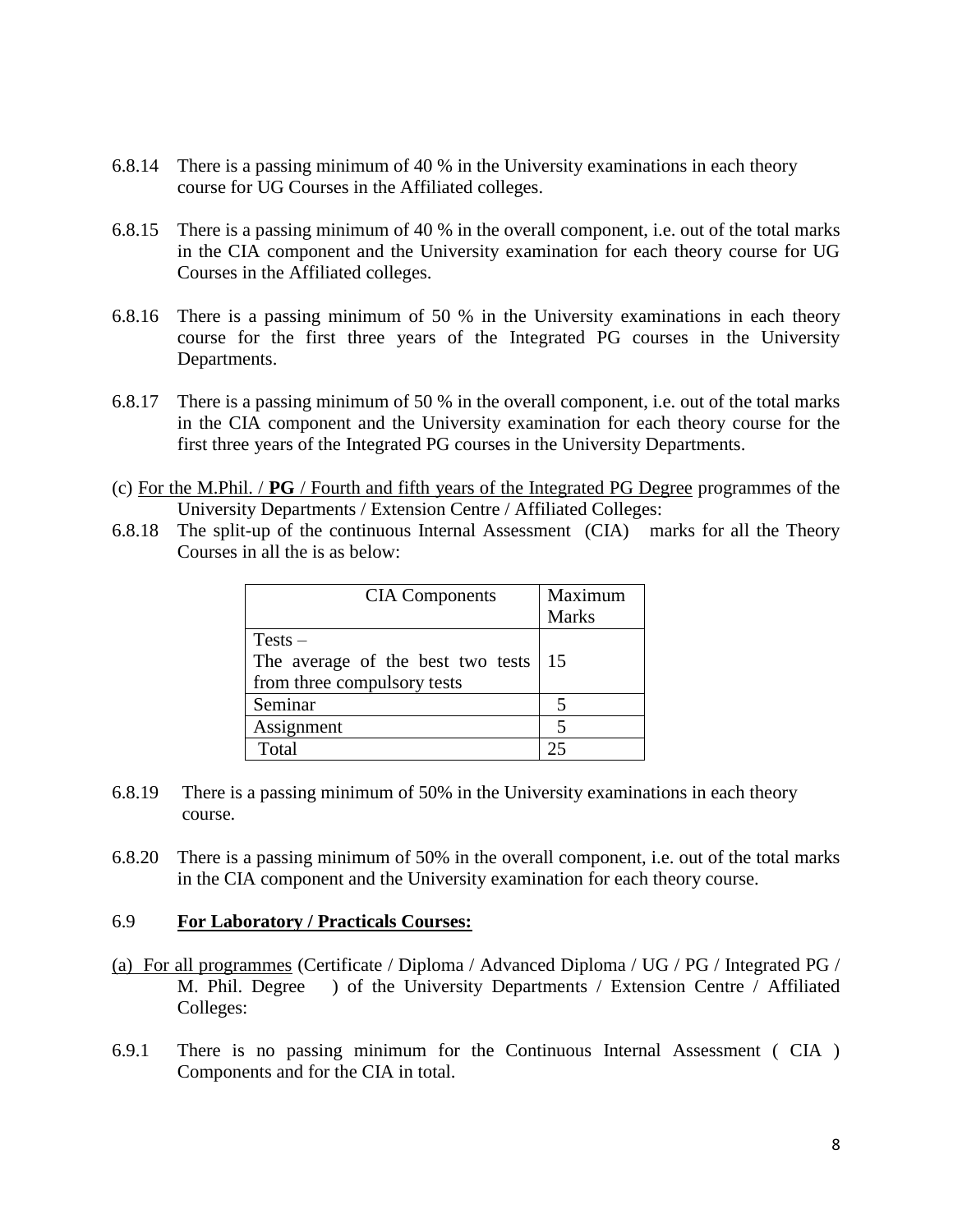- 6.9.2 External examiners for the End-semester Examination of the Praticals Courses: External examiners from other institutions shall be appointed along with Course teacher / Internal examiners.
- 6.9.3 Evaluation of Practicals / Laboratory courses: The continuous internal assessment of Practicals component during the Course and in the end-semester examinations shall be carried out as follows:

| <b>Continuous Internal Assessment</b><br>(Max.: 25 marks) | End – Semester Examination<br>(Max.: 75 marks) |        |          |          |                |        |
|-----------------------------------------------------------|------------------------------------------------|--------|----------|----------|----------------|--------|
| Experimental                                              | Record                                         | Test   | Total    | Internal | External       | Total  |
| Performance                                               |                                                |        |          | Examiner | Examiner       |        |
|                                                           |                                                |        |          | (Course) | (from          |        |
|                                                           |                                                |        |          | Teacher) | outside<br>the |        |
|                                                           |                                                |        |          |          | Institution)   |        |
| (Max.)                                                    | (Max.)                                         | (Max.) | $Max.$ ) | (Max.)   | $Max.$ )       | (Max.) |
| 15                                                        | 5                                              | 5      | $25*$    | 37.5     | 37.5           | $75*$  |

\* The marks secured may be rounded off to its nearest integer.

- 6.9.4 The duration of the University examination for each Laboratory / Practicals course may be three / four hours.
- 6.9.5 Continuous Internal Assessment for the theory courses with Laboratory component shall be as follows: The maximum marks for Internal Assessment shall be 25 in case of theory courses with Laboratory components. If there is a theory course with Laboratory component, there shall be three tests: the first two tests will be for theory portions and the third test will be for the laboratory component. Marks of the best theory test and laboratory test shall be considered for the internals.
- (b) For the Certificate / Diploma / Advanced Diploma / **UG** / First three years of the Integrated PG Degree programmes of the University Departments / Extension Centre / Affiliated Colleges:
- 6.9.6 There is a passing minimum of 40 % in the University examinations in each Laboratory / Practicals course in UG degree programmes of the Affiliated colleges.
- 6.9.7 There is a passing minimum of 40 % in the overall component, i.e. out of the total marks in the CIA component and the University examination for each Laboratory / Practicals course in UG degree programmes of the Affiliated colleges.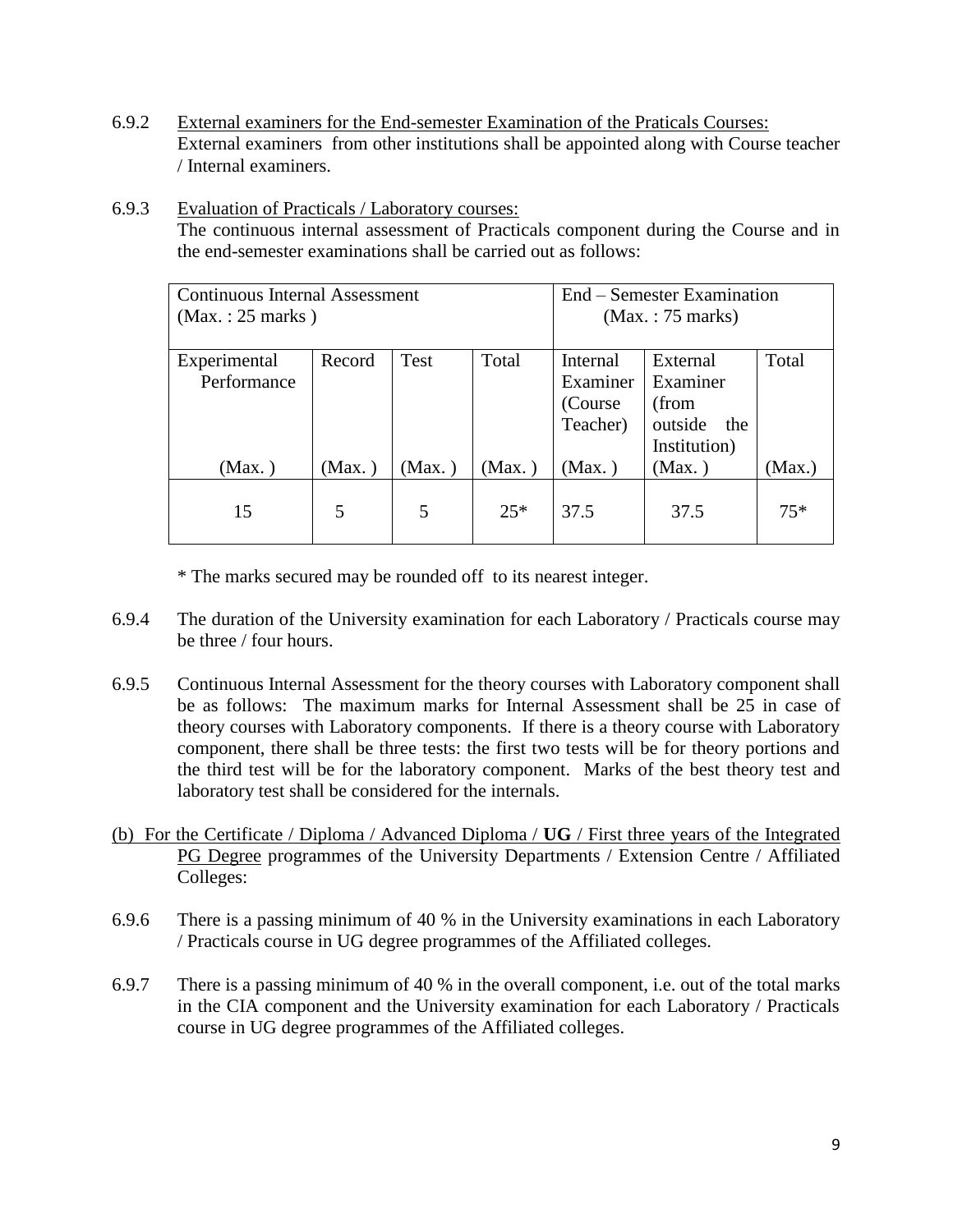- 6.9.8 There is a passing minimum of 50 % in the University examinations in each theory course for the first three years of the Integrated PG courses in the University Departments.
- 6.9.9 There is a passing minimum of 50 % in the overall component, i.e. out of the total marks in the CIA component and the University examination for each theory course for the first three years of the Integrated PG courses in the University Departments.
- (c) For the **PG** / Fourth and fifth years of the Integrated PG Degree programmes of the University Departments / Extension Centre / Affiliated Colleges:
- 6.9.10 There is a passing minimum of 50 % in the University examinations in each Laboratory / Practicals course.
- 6.9.11 There is a passing minimum of 50 % in the overall component, i.e. out of the total marks in the CIA component and the University examination for each Laboratory / Practicals course.
- **6.10 For Project / Dissertation Work** ( Major Project / Field Work etc. ) :
- (a) For **all** programmes ( Certificate / Diploma / Advanced diploma / UG / PG / Integrated PG / M.Phil. Degree ) of the University Departments / Extension Centre / Affiliated Colleges:
- 6.10.1 The duration of the project work shall be for a period of one semester
- 6.10.2 Project work shall be carried out under the supervision of a teacher in the Department concerned.
- 6.10.3 The project work shall be allotted to individual students. A candidate may in certain cases, be permitted to work on projects in an Industrial / Research Organization, on the recommendations of the Head of his / her Department. In such cases, the Project work shall be jointly supervised by a supervisor of the department and an expert-as a joint supervisor from the organization and the student shall be instructed to meet the supervisor periodically and to attend the review committee meetings for evaluating the progress.
- 6.10.4 Project Thesis Format:

There are guidelines or the prescribed format and specifications for the preparation of a Project Thesis / Report / Dissertation of all the Programmes The broard guidelines for the same are outlined in the Annexure  $-$  C2. In general, the thesis shall report, in an organized fashion, an account of original research work of the student leading to the discovery of new facts or techniques or correlation of facts already known (analytical, experimental, hardware oriented etc.) and demonstrating a quality so as to make a definite contribution to the advancement of knowledge and the student's ability to undertake sustained research and present the findings in an appropriate manner with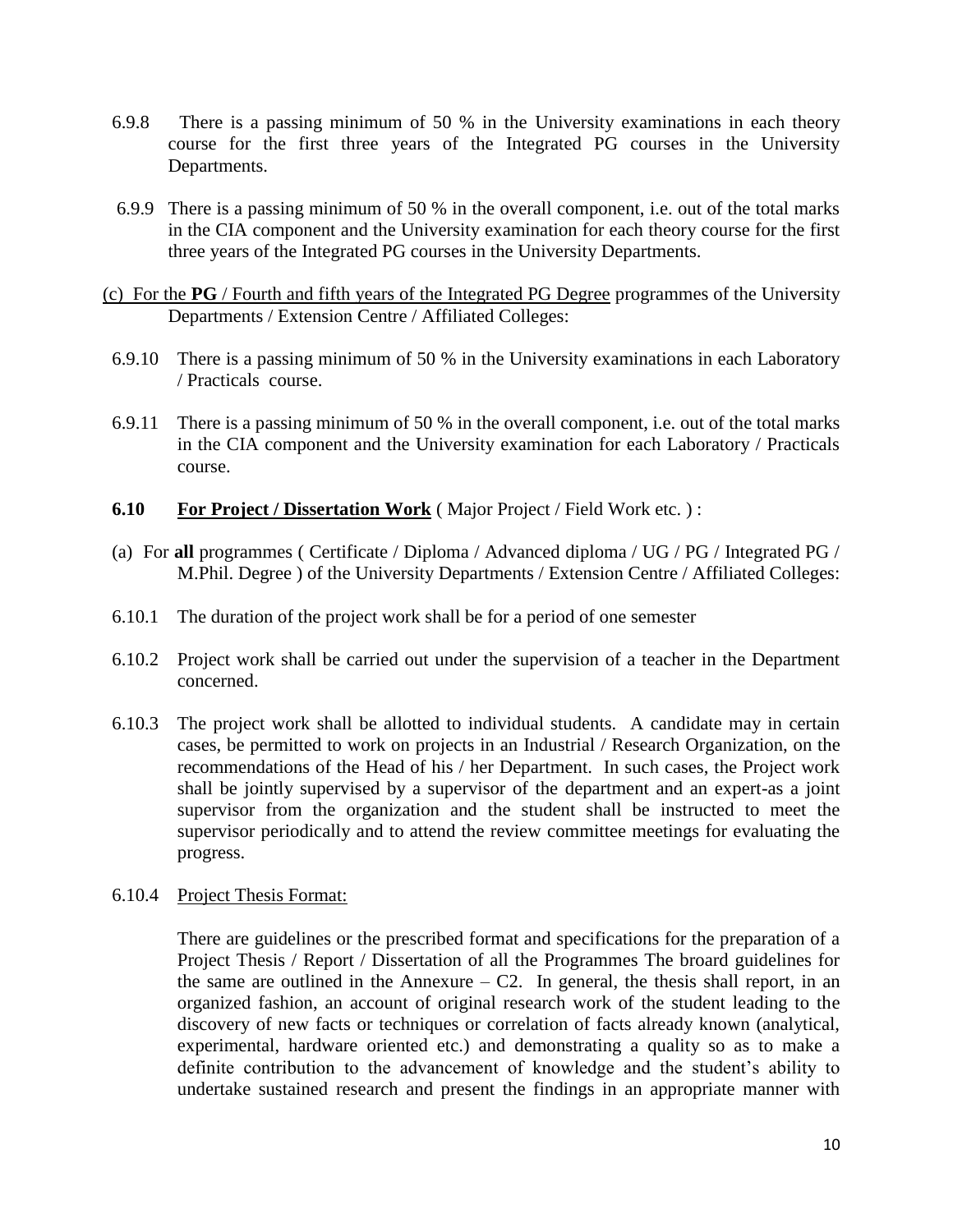actual accomplishments of the work plainly stated and honestly appraised. The Project Report / thesis shall be prepared according to the approved guidelines and in the format specified. The report / thesis duly signed by the Supervisor(s) shall be submitted to the respective Head of the Department.

- 6.10.5 Last Date for submission of project Report / Thesis / Dissertation is in the **last week of April in every academic year.**
- 6.10.6 If a candidate fails to submit the project report on or before the specified deadline, he/she is deemed to have failed in the Project work and shall re-register the same in a subsequent semester.
- 6.10.7 External Examiners:

.

External examiners from other institutions shall be appointed alongwith Course teachers / Internal examiners.

6.10.8 Evaluation of the Project / Dissertation / Field Work :

The assessment of Project component during the Course and in the End-semester examinations shall be carried out as follows:

| <b>CIA</b><br>(Max.: 25 marks)                                                           |        |        |                                              | <b>End – Semester Examination</b><br>(Max.: 75 marks) |                                                                                                    |            |              |        |
|------------------------------------------------------------------------------------------|--------|--------|----------------------------------------------|-------------------------------------------------------|----------------------------------------------------------------------------------------------------|------------|--------------|--------|
| <b>Marks for Reviews</b><br>(Average of the best two of the<br>three compulsory Reviews) |        |        | <b>Marks for Thesis</b><br><b>Evaluation</b> |                                                       | <b>Marks for Viva-Voce</b><br>Exam. (wit the Deptl.<br><b>Faculty Member /</b><br>Course students) |            | <b>Total</b> |        |
| (Max.: 25 marks)                                                                         |        |        | (Max.: 25 marks)                             |                                                       | (Max.: 50 marks)                                                                                   |            |              |        |
| Review                                                                                   | Review | Review | Average                                      | Project                                               | External                                                                                           | Project    | External     |        |
| I                                                                                        | H      | Ш      | of<br>the                                    | Supervisor                                            | (from                                                                                              | Supervisor | (from        |        |
|                                                                                          |        |        | <b>best</b>                                  |                                                       | outside the                                                                                        |            | outside the  |        |
|                                                                                          |        |        | two                                          |                                                       | Institution)                                                                                       |            | Institution) |        |
| (Max.)                                                                                   | (Max.) | (Max.) | (Max.)                                       | (Max.)<br>(Max.)                                      |                                                                                                    | (Max.)     | (Max.)       | (Max.) |
| 25                                                                                       | 25     | 25     | $25*$                                        | 12.5                                                  | 12.5                                                                                               | 25         | 25           | $75*$  |

\* The marks secured may be rounded off to its nearest integer.

- 6.10.9 There is no passing minimum for the Continuous Internal Assessment (CIA) components and for the CIA in total.
- 6.10.10.There is passing minimum of 50 % in the University examinations in Project / Dissertation / Field Work course.